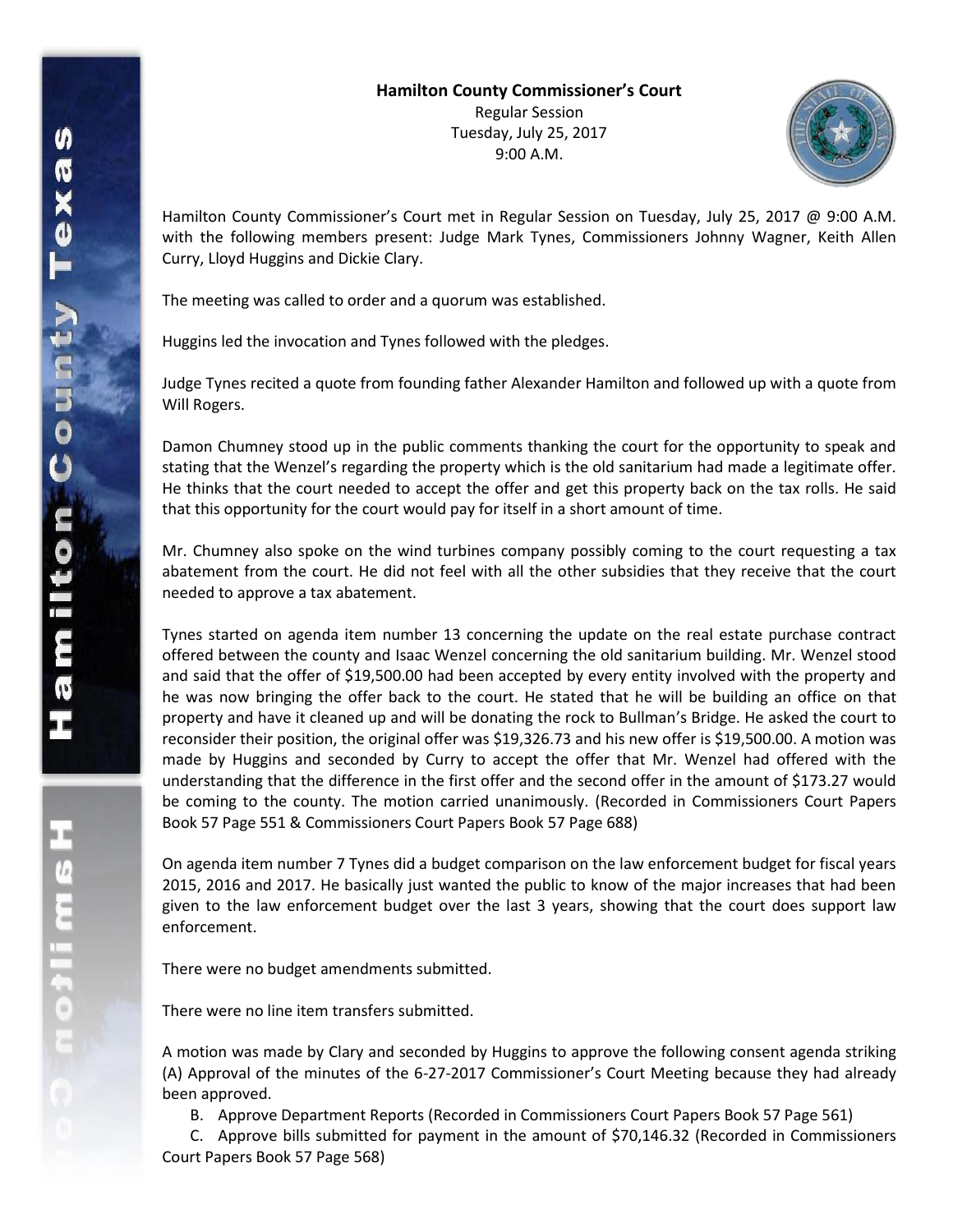D. Approve Monthly Treasurer's Report (Recorded in Commissioners Court Papers Book 57 Page 579)

The motion carried unanimously.

A motion was made by Clary and seconded by Huggins for declaration of surplus on 2007 Ford Ecoline jail van (VIN #1FMNE31S2WHA92999). The motion carried unanimously.

A motion was made by Huggins and seconded by Curry to approve the bond and deputation for Hamilton County Reserve Deputy Sheriff Cari Davis. The motion carried unanimously. (Recorded in Commissioners Court Papers Book 57 Page 684)

A motion was made by Wagner and seconded by Curry to approve the two new members Shelby Partain and KK Zimmerman to the Hamilton County CPS Board. The motion carried unanimously. (Recorded in Commissioners Court Papers Book 57 Page 589)

The court received and acknowledged the certified copy of the  $220<sup>th</sup>$  Judicial District Court order setting the public hearing on August 9, 2017 at 10:00 A.M. for the purpose of reviewing and setting the annual compensation of the 220<sup>th</sup> Judicial Court Reporter. (Recorded in Commissioners Court Papers Book 57 Page 590)

A motion was made by Clary and seconded by Huggins to adopt the Sheriff's and Constables' fees with for the calendar year 2018 with no changes being made. The motion carried unanimously. (Recorded in Commissioners Court Papers Book 57 Page 591)

A motion was made by Wagner and seconded by Huggins to approve the Texas Department of Motor Vehicles (Imposition of Optional Fees for calendar year 2018) with no changes being made. The motion carried unanimously. (Recorded in Commissioners Court Papers Book 57 Page 595)

The court had a discussion on the request of the Texas Department of State Health Services to designate a local rabies control authority. Tynes said that with the courts consent he would call the city and question them as to who they use and just more information in general about it. This item was tables until the August 8, 2017 Commissioner's Court meeting. (Recorded in Commissioners Court Papers Book 57 Page 599)

A motion was made by Huggins and seconded by Clary to adopt the Hamilton County Holiday schedule for fiscal year 2017-2018 with no changes made. The motion carried with three for and to against.

Future Agenda Items:

Texas Department of State Health Services request for a designation of Local Rabies Control Authority.

Tynes adjourned the court at 9:35 A.M. for a recess of about 15 minutes to break before going into the budget workshop.

The court reconvened at 9:50 A.M. for a budget workshop.

There was some discussion/confusion on the numbers that were turned in from the Hamilton County Appraisal District. Tynes stated that both he and Hamilton County Auditor Kent Reeves would go over next week and talk to Hamilton County Chief Appraiser Doyle Roberts because he is on vacation the rest of this week. (Recorded in Commissioners Court Papers Book 57 Page 607)

Sheriff Justin Caraway presented a spreadsheet and talked with the court about the need the Law Enforcement has for a new vehicle. He stated that we don't have enough vehicles now to adequately outfit his fleet without using drug seizure vehicles. He said that this is a need, not a want. He told the court that could guarantee them that he and his staff could bring the money back into the reserve with all the work that they are doing. (Recorded in Commissioners Court Papers Book 57 Page 619)